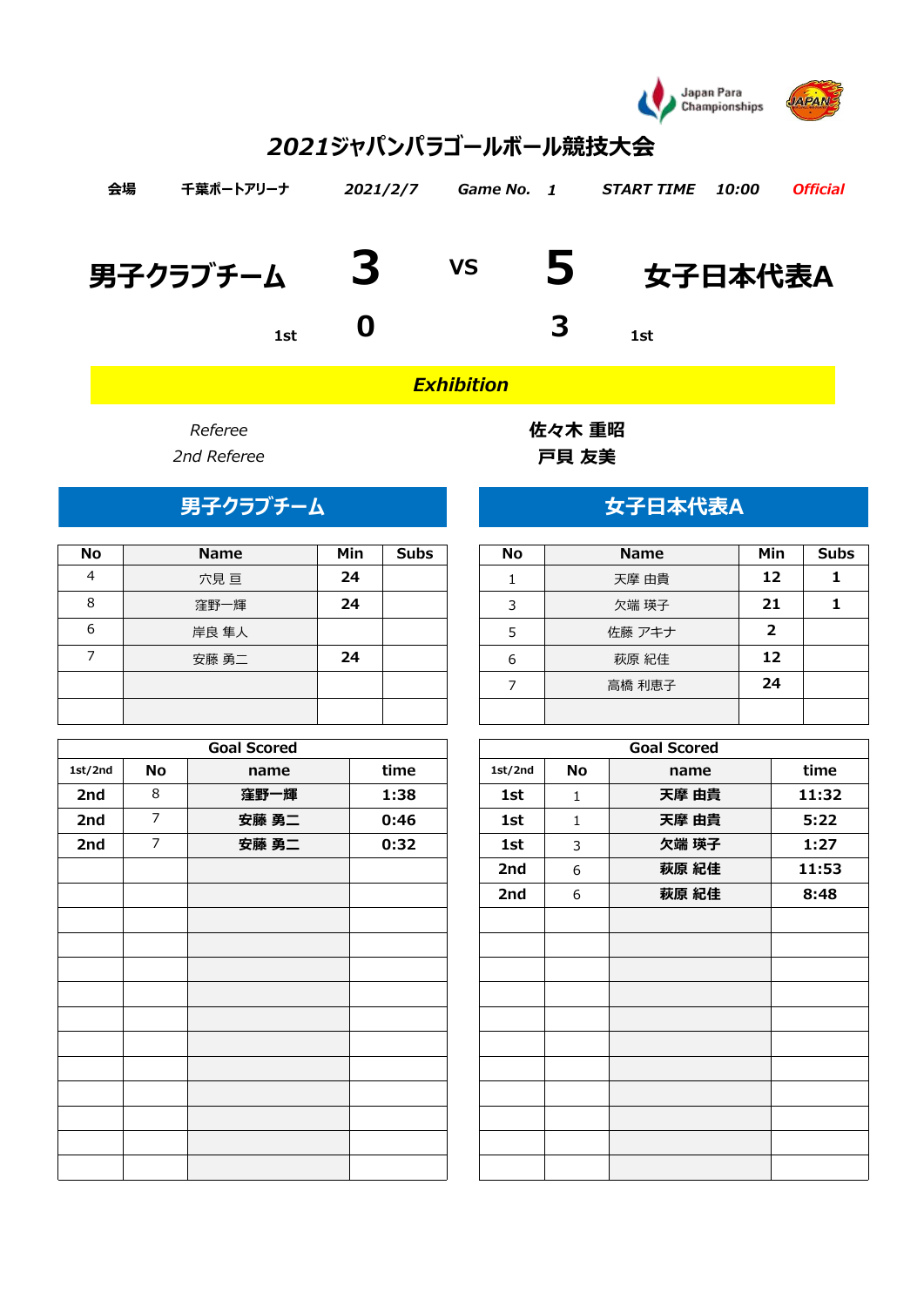

Start Time: 10:00 Sun 7 Feb 2021





エキシビション



### **Match Results**

結果

#### **3 5** 女子日本代表**A -** 男子クラブチーム 3<br>HT 0

**(HT 0 3 ) -**

**Referee:** 佐々木 重昭 JPN **Referee:** 戸貝 友美 JPN

#### **男子クラブチーム**

| No. | <b>Name</b>        | Sub | 戸貝友 | Min |         | <b>Throws</b> |    |   | <b>Penalty Throws</b> |   | Extra |   | <b>Totals</b> |    |          | <b>RUNNING SC</b>     |
|-----|--------------------|-----|-----|-----|---------|---------------|----|---|-----------------------|---|-------|---|---------------|----|----------|-----------------------|
|     |                    |     | 美   |     | G       | Р             |    | G | P                     | G |       | G | P             |    |          |                       |
| 4   | 穴見 亘               |     |     | 24  |         |               |    |   |                       |   |       |   |               |    |          |                       |
| 8   | 窪野一輝               |     |     | 24  |         |               | 41 |   |                       |   |       |   |               | 41 | 男子クラブチーム | 1st Half              |
| 6   | 岸良 隼人              |     |     |     |         |               |    |   |                       |   |       |   |               |    |          | (1) 1                 |
|     | 安藤 勇二              |     |     | 24  | $\circ$ |               | 49 |   |                       |   |       |   | 3             | 49 |          | $7')$ 2               |
|     |                    |     |     |     |         |               |    |   |                       |   |       |   |               |    |          | $(11')$ 3<br>$\Omega$ |
|     |                    |     |     |     |         |               |    |   |                       |   |       |   |               |    |          |                       |
|     | <b>TEAM TOTALS</b> |     |     |     | 3       | 3             | 90 |   |                       |   |       |   | 3             | 90 |          | 2nd Half              |

|          |   | <b>RUNNING SCORE</b> |                |         |
|----------|---|----------------------|----------------|---------|
| 男子クラブチーム |   | 1st Half             |                | 女子日本代表A |
|          | 0 | (1')                 | 1              | 天摩 由貴   |
|          | 0 | (7')                 | $\overline{2}$ | 天摩 由貴   |
|          | 0 | (11')                | 3              | 欠端 瑛子   |
|          |   |                      |                |         |
|          |   | 2nd Half             |                |         |
|          | 0 | (13')                | 4              | 萩原 紀佳   |
|          | 0 | (16')                | -5             | 萩原 紀佳   |
| 窪野一輝     |   | 1(23')               | 5              |         |
| 安藤 勇二    |   | 2(24')               | 5              |         |
| 安藤 勇二    | 3 | (24')                | 5              |         |

#### **女子日本代表A**

| No. | <b>Name</b>        | Sub | М.  | Min      |             | <b>Throws</b> |    |   | <b>Penalty Throws</b> |   | Extra |  | <b>Totals</b> |   |    |
|-----|--------------------|-----|-----|----------|-------------|---------------|----|---|-----------------------|---|-------|--|---------------|---|----|
|     |                    |     | Sub |          | G           | P             |    | G | P                     |   | G     |  | G             | P |    |
|     | 天摩 由貴              |     |     | 12       | $\sim$<br>∼ |               | 23 |   |                       |   |       |  | ◠<br>∼        |   | 23 |
| 3   | 欠端 瑛子              |     |     | 21       |             |               | 39 |   |                       |   |       |  |               |   | 39 |
| 5   | 佐藤 アキナ             |     |     | $\Omega$ |             |               | 6  |   |                       |   |       |  |               |   | 6  |
| 6   | 萩原 紀佳              |     |     | 12       |             |               | 21 |   |                       | 4 |       |  | $\Omega$      |   | 25 |
|     | 高橋 利恵子             |     |     | 24       |             |               |    |   |                       |   |       |  |               |   |    |
|     |                    |     |     |          |             |               |    |   |                       |   |       |  |               |   |    |
|     | <b>TEAM TOTALS</b> |     |     |          | 4           |               | 90 |   |                       | 4 |       |  | 5             | 0 | 94 |

**Legend:**

| <b>FT</b> | Full Time |    | Goals        | нт | Half Time            | Min Minutes Played |     | <b>M.Sub</b> Medical Substitution |
|-----------|-----------|----|--------------|----|----------------------|--------------------|-----|-----------------------------------|
|           | Penalties | SD | Sudden Death |    | Sub Substitution out | Throws             | No. | Shirt Number                      |

Report Created 2021/2/7 11:22 Page 1/2